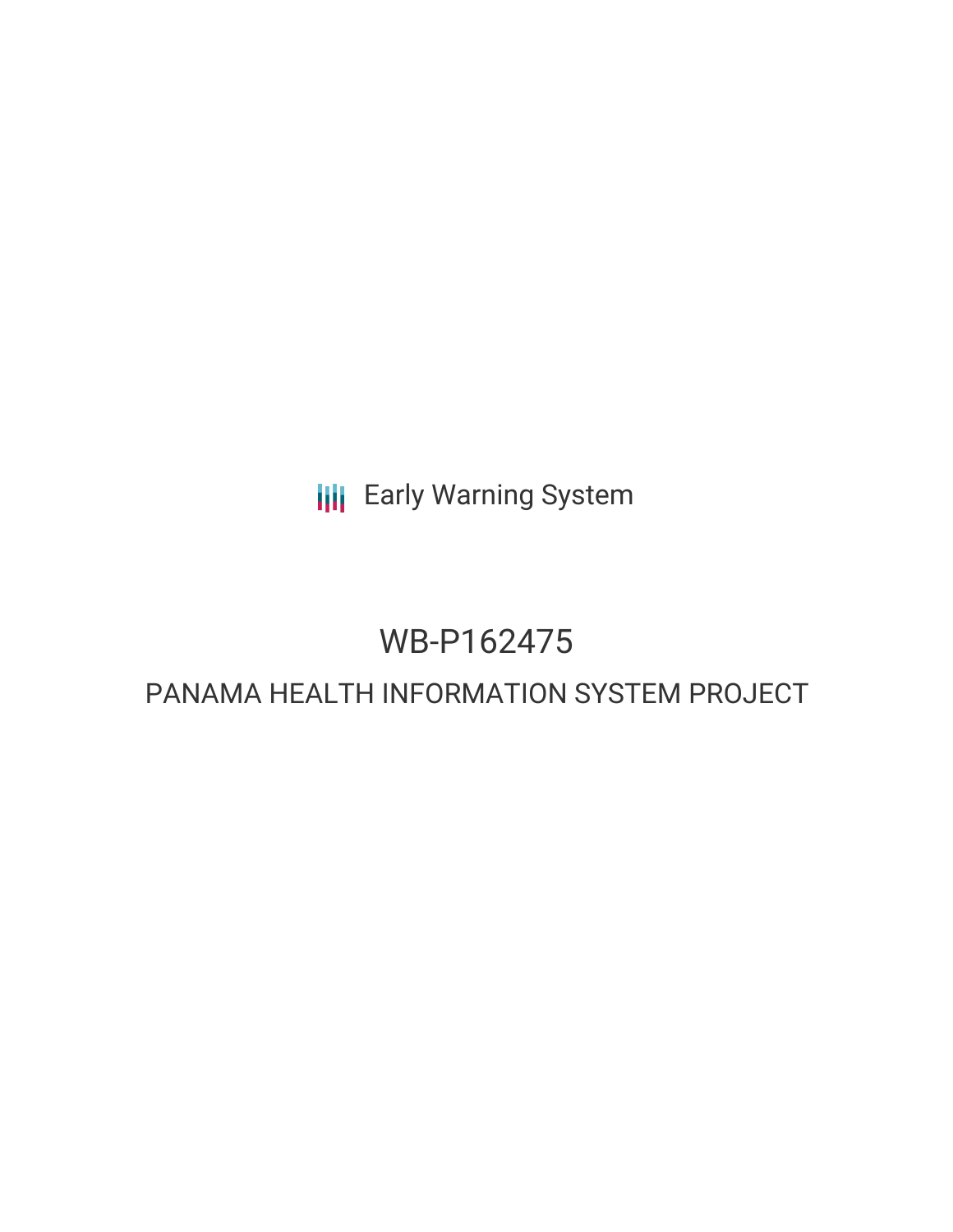

#### **Quick Facts**

| <b>Countries</b>               | Panama                      |
|--------------------------------|-----------------------------|
| <b>Financial Institutions</b>  | World Bank (WB)             |
| <b>Status</b>                  | Active                      |
| <b>Bank Risk Rating</b>        | C                           |
| <b>Voting Date</b>             | 2017-07-13                  |
| <b>Borrower</b>                | REPUBLIC OF PANAMA          |
| <b>Sectors</b>                 | <b>Education and Health</b> |
| <b>Investment Type(s)</b>      | Grant                       |
| <b>Investment Amount (USD)</b> | $$0.29$ million             |
| <b>Project Cost (USD)</b>      | $$0.29$ million             |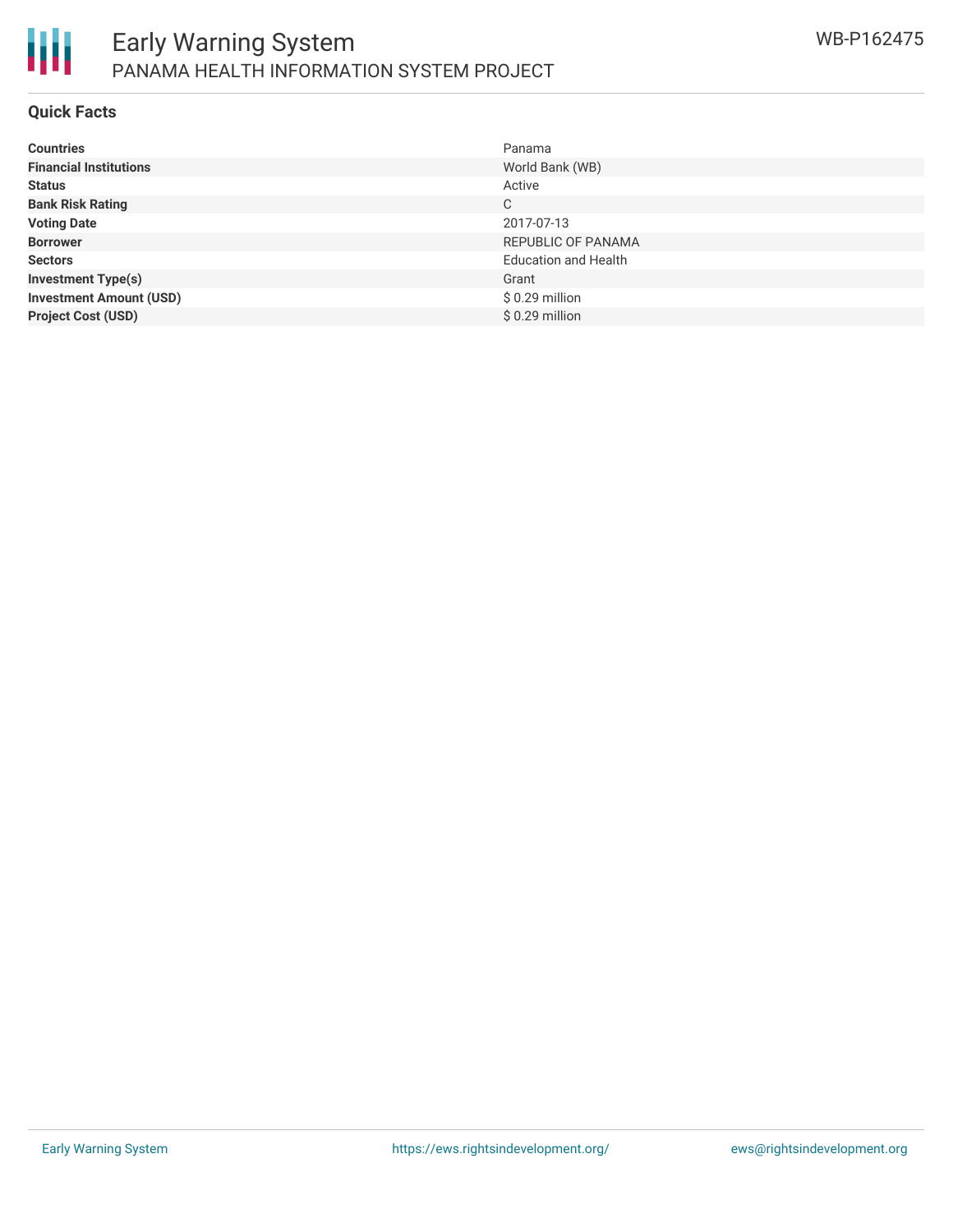

#### **Project Description**

From the World Bank:

"The Grant will provide comprehensive data and statistics for the health sector which will serve as the evidence to understand how effective service delivery is in reaching the most in need.

The objective of the proposed Grant is to support Panama's Ministry of Health effort to integrate different national health information systems in order for better evidence-based policy and decisionmaking to ensure health service delivery to the areas most in need. The integration involves information systems for water and sanitation, zoonoses and vectors, different types of waste, pollution and environmental risks, among others.

The results expected to be achieved under this Grant are: 1) Strengthened national-level decision-making and budget allocation to the health sector based on evidence (data). 2) Strengthened health service delivery to areas most in need based and guided on evidence."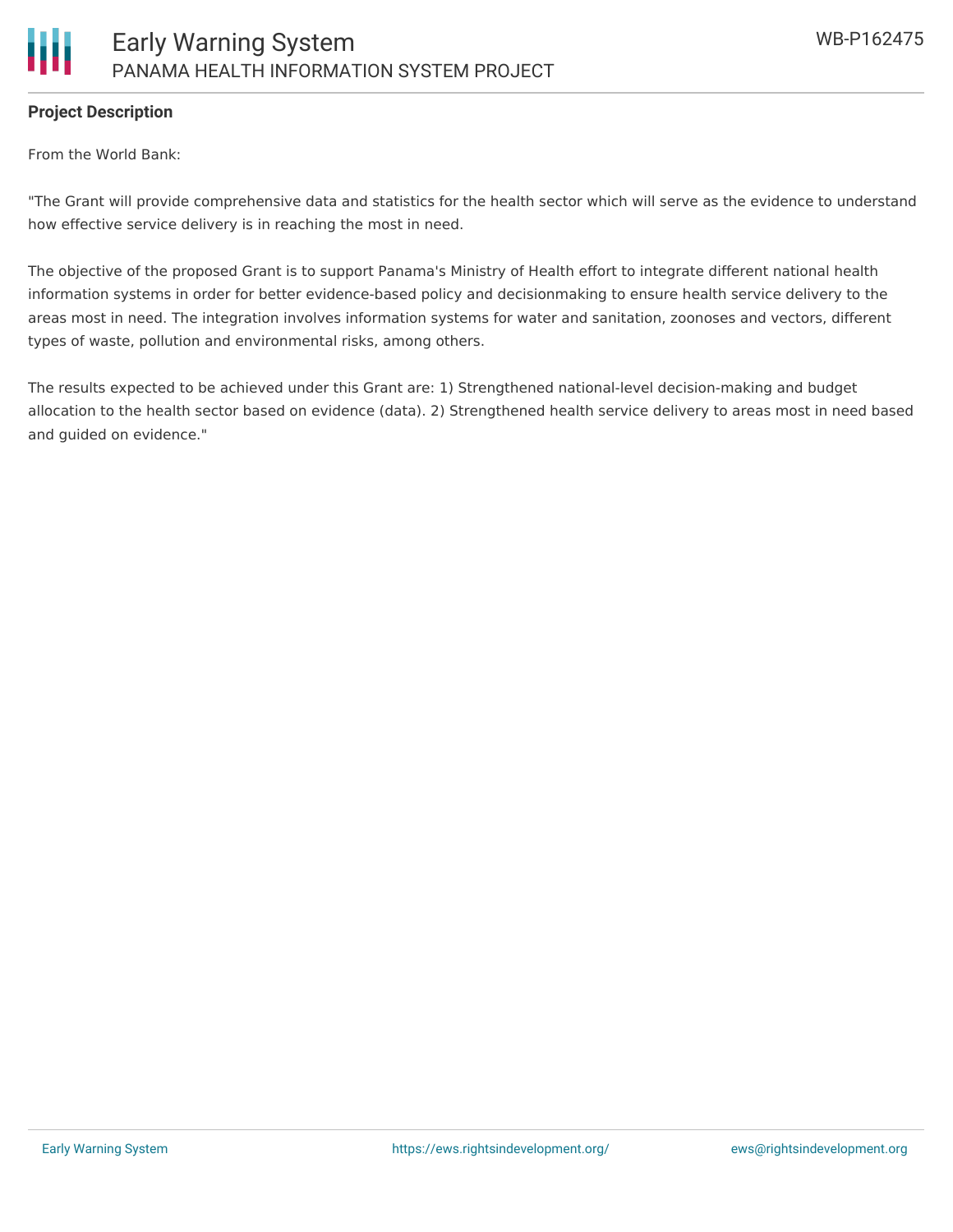

### **Investment Description**

World Bank (WB)

The US\$290,000 in investment project financing will come from the Trust Fund For Statistical Capacity Building, for recipient executed activities.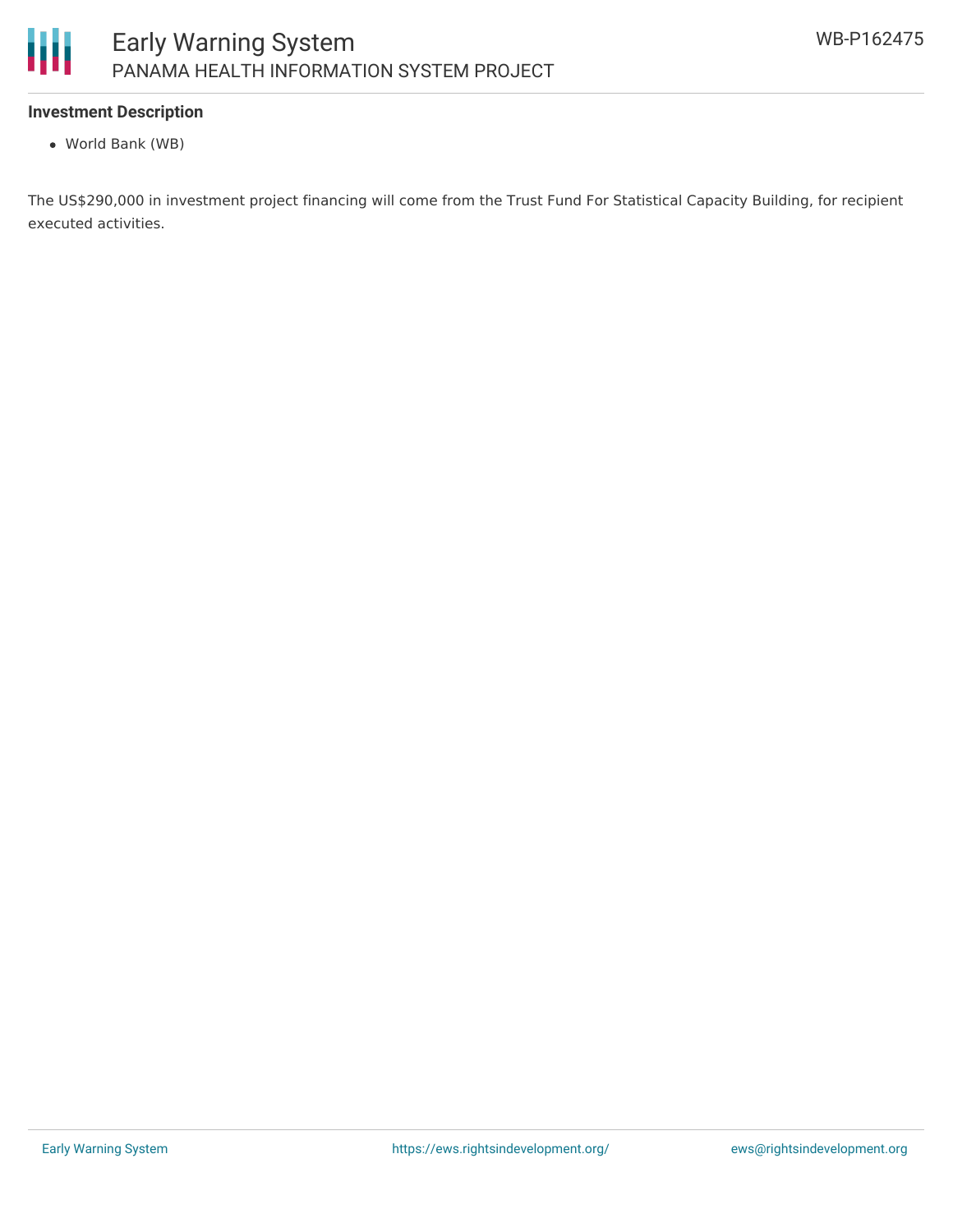

#### **Contact Information**

ACCOUNTABILITY MECHANISM OF WORLD BANK

The World Bank Inspection Panel is the independent complaint mechanism and fact-finding body for people who believe they are likely to be, or have been, adversely affected by a World Bank-financed project. If you submit a complaint to the Inspection Panel, they may investigate to assess whether the World Bank is following its own policies and procedures for preventing harm to people or the environment. You can contact the Inspection Panel or submit a complaint by emailing ipanel@worldbank.org. You can learn more about the Inspection Panel and how to file a complaint at: http://ewebapps.worldbank.org/apps/ip/Pages/Home.aspx.